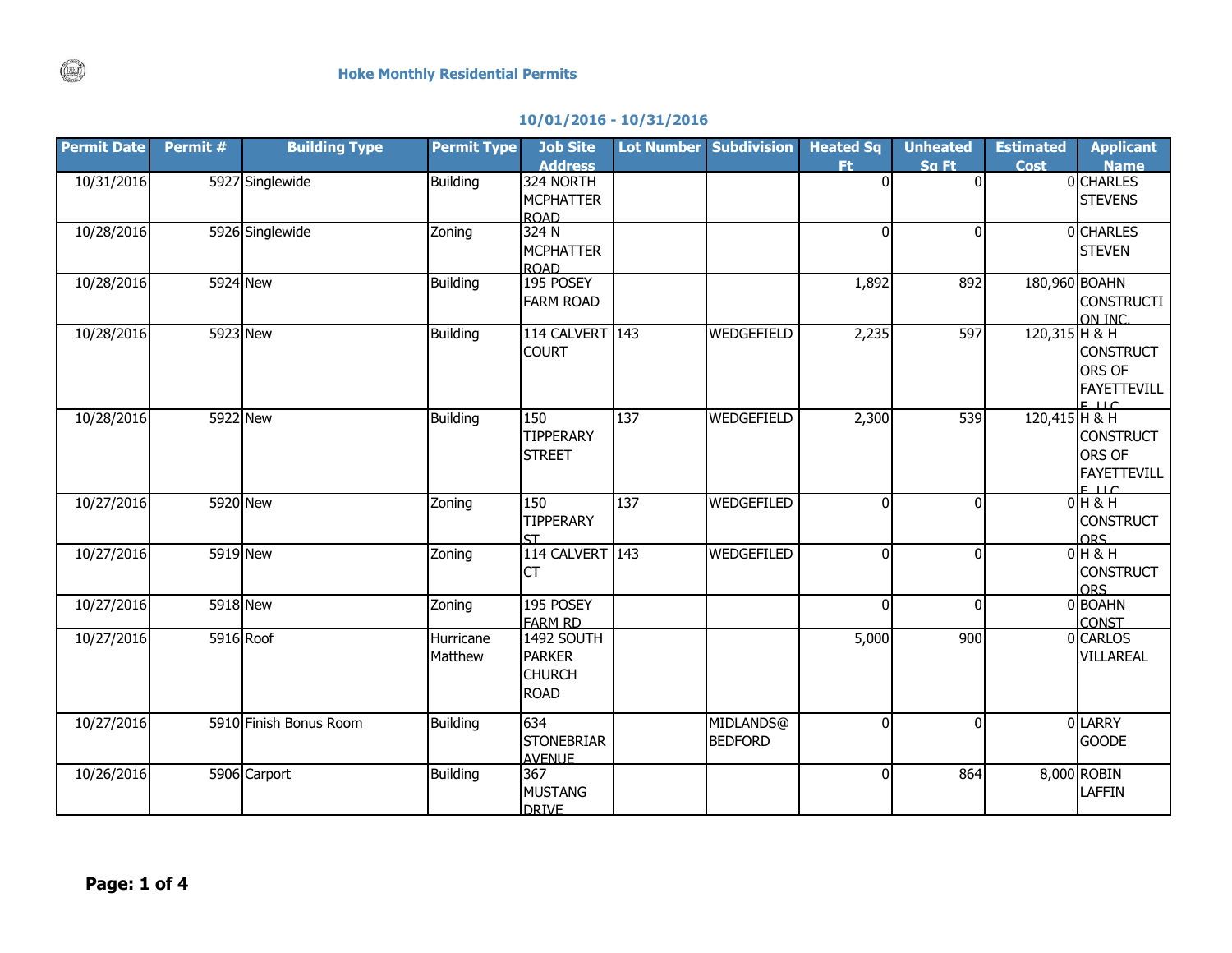| 10/24/2016 | 5896 Commercial (new) | Building        | 1637<br><b>ANDREWS</b><br><b>ROAD</b>          |     |                                | $\overline{0}$ | 3,600          |              | 120,000 PINEY GROVE<br><b>HOLINESS</b><br><b>CHURCH</b>      |
|------------|-----------------------|-----------------|------------------------------------------------|-----|--------------------------------|----------------|----------------|--------------|--------------------------------------------------------------|
| 10/24/2016 | 5895 Other            | Zoning          | 1637<br><b>ANDREWS RD</b>                      |     |                                | $\overline{0}$ | $\Omega$       |              | 0 PINEY GROVE<br><b>INDEPENDEN</b><br>ΙT                     |
| 10/21/2016 | 5892 Other            | Zoning          | 210<br><b>SOMERSET</b><br>D <sub>R</sub>       |     | <b>SOMERSET</b>                | $\overline{0}$ | $\mathbf 0$    |              | 0 TAYLOR<br><b>GABBERT</b>                                   |
| 10/21/2016 | 5888 Moved House      | <b>Building</b> | 274<br><b>STEWART</b><br><b>CREEK DRIVE</b>    |     |                                | 2,100          | $\mathbf{0}$   |              | 4,000 BILLY<br><b>BENTLEY</b>                                |
| 10/20/2016 | 5887 Fence            | Zoning          | 688<br><b>STONEBRIAR</b><br><b>AVF</b>         | 25  | MIDLANDS@<br><b>BEDFORD</b>    | $\overline{0}$ | $\mathbf{0}$   |              | 0 CAVINESS &<br><b>CATES</b>                                 |
| 10/19/2016 | 5879 Fence            | Zoning          | 393 ROYAL<br><b>BIRKDALE DR</b>                |     |                                | $\overline{0}$ | $\mathbf{0}$   |              | 0 DENNIS<br><b>GRAVES</b>                                    |
| 10/19/2016 | 5875 Singlewide       | <b>Building</b> | 199 GRAHAM<br><b>ROAD</b>                      |     |                                | $\overline{0}$ | $\overline{0}$ |              | 0 JERRY SCOTT<br>JR.                                         |
| 10/19/2016 | 5874 Singlewide       | Zoning          | 199 GRAHAM<br><b>ROAD</b>                      |     |                                | $\overline{0}$ | $\mathbf{0}$   |              | 0 JERRY SCOTT                                                |
| 10/17/2016 | 5868 Singlewide       | <b>Building</b> | <b>256 BUD</b><br><b>CURRIE</b><br><b>ROAD</b> |     |                                | $\overline{0}$ | $\Omega$       |              | 0 ROBERT<br><b>CURRIE</b>                                    |
| 10/17/2016 | 5866 Singlewide       | Zoning          | <b>256 BUD</b><br><b>CURRIE</b><br>ROAD        |     |                                | $\overline{0}$ | $\Omega$       |              | 0 ROBERT<br><b>CURRIE</b>                                    |
| 10/17/2016 | 5865 Renovations      | Building        | 5458 RED<br><b>SPRINGS</b><br><b>ROAD</b>      |     |                                | $\overline{0}$ | $\mathbf{0}$   |              | 42,275 LUMBEE<br><b>TRIBE OF</b><br><b>NORTH</b><br>CAROLINA |
| 10/17/2016 | 5864 storage/shed     | Zoning          | 401<br><b>BROWNSTON</b><br>FDR                 | 10  | <b>BROWNSTON</b><br>Е          | $\overline{0}$ | $\Omega$       |              | 0 JAMES<br><b>HACETT</b>                                     |
| 10/17/2016 | 5863 Renovations      | <b>Building</b> | 111<br><b>BRECKENRID</b><br><b>GE DRIVE</b>    |     | <b>BRECKENRID</b><br><b>GE</b> | $\overline{0}$ | $\mathbf 0$    |              | 14,800 LARRY<br><b>READDY</b>                                |
| 10/17/2016 | <b>5861 New</b>       | Building        | 152<br><b>WEXFORD</b><br><b>STREET</b>         | 326 | <b>WEDGEFIELD</b>              | 3,328          | 925            | 180,000 JOHN | <b>SERVICES</b>                                              |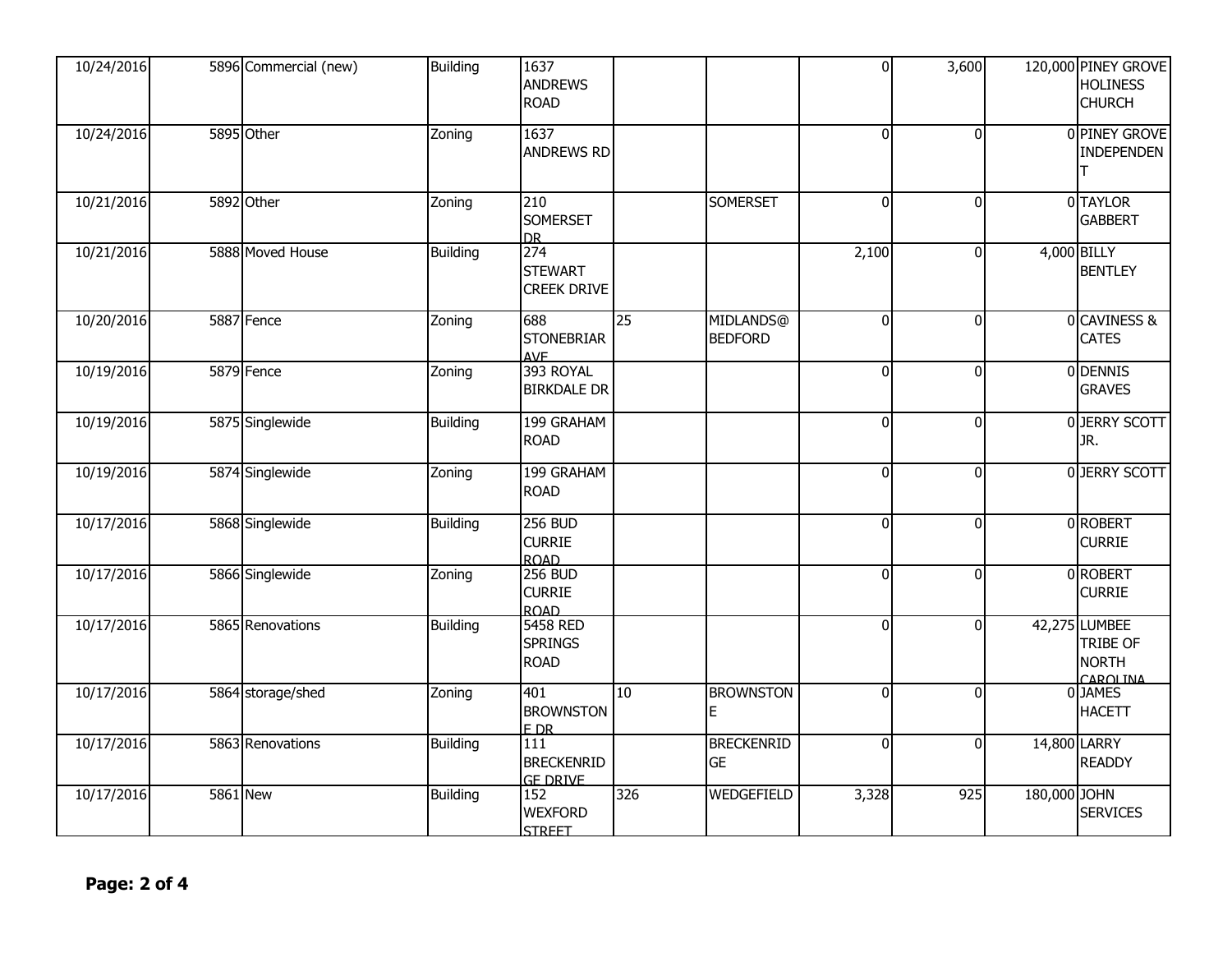| 10/17/2016 | <b>5859 New</b> | Zoning                 | 178 FLAT<br><b>RACE LANE</b>              | 114              | <b>STEEPLECHA</b><br><b>SE</b> | 0              | $\Omega$       |               | $0H$ & H<br><b>CONSTRUCT</b><br><b>ORS</b>                                                       |
|------------|-----------------|------------------------|-------------------------------------------|------------------|--------------------------------|----------------|----------------|---------------|--------------------------------------------------------------------------------------------------|
| 10/14/2016 | <b>5851 New</b> | <b>Building</b>        | 234<br><b>WEXFORD</b><br><b>STREET</b>    | 356              | WEDGEFIELD                     | 2,340          | 580            |               | 150,000 MAEBUILT<br>INC.                                                                         |
| 10/13/2016 | 5847 New        | Zoning                 | 156<br><b>WEXFORD ST</b>                  | $\overline{326}$ | WEDGEFIELD                     | $\overline{0}$ | $\Omega$       |               | 0JOHN<br><b>SERVICES</b>                                                                         |
| 10/12/2016 | 5837 New        | Zoning                 | 234<br><b>WEXFORD ST</b>                  | 356              | <b>WEDGEFIELD</b>              | $\overline{0}$ | $\overline{0}$ |               | 0 MAEBUILT<br><b>INC</b>                                                                         |
| 10/11/2016 | 5831 New        | Zoning                 | 373 PORLOCK 115<br><b>WAY</b>             |                  | <b>STEEPLECHA</b><br><b>SE</b> | $\overline{0}$ | $\overline{0}$ |               | $0H$ & H<br><b>CONSTRUCT</b><br><b>ORS</b>                                                       |
| 10/11/2016 | 5830 New        | Zoning                 | 415 PORLOCK 117<br><b>WAY</b>             |                  | <b>STEEPLECHA</b><br><b>SE</b> | $\overline{0}$ | $\Omega$       |               | $0H$ & H<br><b>CONSTRUCT</b><br><b>ORS</b>                                                       |
| 10/11/2016 | 5829 New        | Zoning                 | 376 PORLOCK 128<br><b>WAY</b>             |                  | <b>STEEPLECHA</b><br><b>SE</b> | $\overline{0}$ | $\Omega$       |               | 0H8H<br><b>CONSTRUCT</b><br>ORS.                                                                 |
| 10/11/2016 | 5828 New        | Zoning                 | 418 PORLOCK 126<br><b>WAY</b>             |                  | <b>STEEPLECHA</b><br><b>SE</b> | $\overline{0}$ | $\overline{0}$ |               | $0H$ & H<br><b>CONSTRUCT</b><br>ORS                                                              |
| 10/6/2016  | 5816 Singlewide | Storage<br>Permit Only | 371 N DUFFIE<br><b>ROAD</b>               |                  |                                | $\overline{0}$ | $\Omega$       |               | 0 CALVIN<br><b>BLACK</b>                                                                         |
| 10/6/2016  | <b>5814</b> New | Zoning                 | 274<br><b>STEWART</b><br><b>CREEK DR</b>  |                  |                                | $\mathbf 0$    | $\Omega$       |               | 0 BILLY<br><b>BENTLEY</b>                                                                        |
| 10/6/2016  | 5812 New        | <b>Building</b>        | 674<br><b>STONEBRIAR</b><br><b>AVENUE</b> | 24               | MIDLANDS @<br><b>BEDFORD</b>   | 2,452          | 617            | 125,476 H & H | <b>CONSTRUCT</b><br>ORS OF<br><b>FAYETTEVILL</b>                                                 |
| 10/4/2016  | 5805 Cell Tower | Zoning                 | 281 GOOSE<br>POND RD                      |                  |                                | $\mathbf 0$    | $\Omega$       |               | $\begin{array}{c}\n 6 \\ \hline\n 0 \end{array}$ DJACOBS<br><b>TELECOMMU</b><br><b>NICATIONS</b> |
| 10/4/2016  | 5803 Doublewide | <b>Building</b>        | 201 GAINEY<br><b>ROAD</b>                 |                  |                                | $\overline{0}$ | $\overline{0}$ |               | 0 CHARLES<br>CHAVIS &<br><b>LISA TYLER</b>                                                       |
| 10/4/2016  | 5802 New        | Zoning                 | 674<br><b>STONEBRIAR</b><br><b>AVENUE</b> | $\overline{24}$  | MIDLANDS @<br><b>BEDFORD</b>   | $\overline{0}$ | $\Omega$       |               | $0H$ & H<br><b>CONSTRUCT</b><br><b>ORS</b>                                                       |